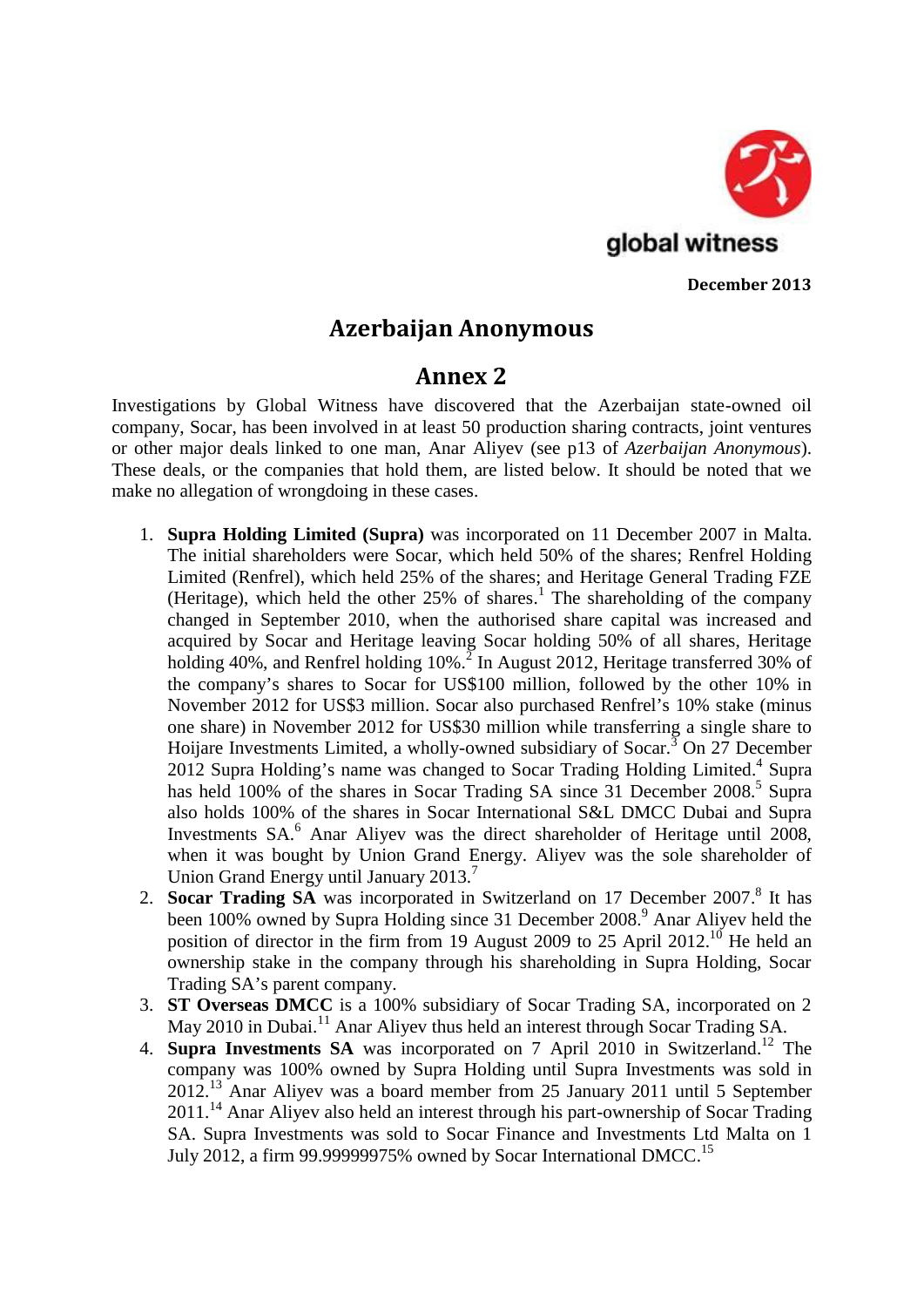- 5. **Socar Aurora Terminals SA** is a joint venture, incorporated in Panama, that was 50% owned by Supra Investments  $SA^{16}$  until Supra Investments SA was sold in July 2012.<sup>17</sup> Anar Aliyev thus held an interest through Socar Trading SA's ownership of Supra Investments SA.
- 6. **Socar Aurora Fujairah Terminal FZE** was a joint venture owned by Socar Trading SA, Aurora Progress (the Swiss-based commodity trading house) and the Government of Fujairah (an emirate in the UAE).<sup>18</sup> It is a limited company incorporated in the UAE and 90% of the shares were acquired in May 2010 by Socar Aurora Terminals SA.<sup>19</sup> Anar Aliyev thus held an interest through Socar Trading SA.
- 7. **Socar Trading S&L DMCC** is a 100% owned subsidiary of Supra Holding incorporated in Dubai on 16 June 2010. The company was "engaged in trading of crude oil, petroleum and manages petroleum-related logistical services in the Arab Gulf, East Africa, Indian Ocean and Caspian markets".<sup>20</sup> Anar Aliyev thus held an interest through Supra Holding.
- 8. **Socar Trading Singapore PTE Ltd.** is a subsidiary of Socar Trading SA incorporated in Singapore on 14 January 2009, the company is engaged in oil trading in Asia.<sup>21</sup> Anar Aliyev has held an interest through his holding in Socar Trading SA.
- 9. **Socar Black Sea SA** is a 50% owned subsidiary of Socar Trading SA, incorporated in Switzerland on 15 June 2011.<sup>22</sup> The company's directors include Valery Golovushkin, the president and CEO of Socar Trading  $SA^{23}$  Anar Aliyev thus held an interest through Socar Trading SA.
- 10. **Socar Resources Ltd.** is a Nigerian company, 80% owned by Supra Holding, which was incorporated on 1 June 2010. The company was formerly known as Operational Global Concept Limited.<sup>24</sup>
- 11. **Socar-UGE** is a joint venture incorporated in Azerbaijan between Socar and Union Grand Energy PTE Ltd.<sup>25</sup> Socar holds a 97% interest while Union Grand Energy holds 3%. The company is involved in "drilling works" under a 20-year contract signed 11 January  $2008^{26}$  Anar Aliyev held an interest through Union Grand Energy, a company of which he was the shareholder from November 2007 to January 2013.<sup>2</sup>
- 12. **Azgerneft LLC** is a joint venture between Socar and Union Grand Energy, incorporated in Azerbaijan. Founded in 1994 the joint venture is under a contract lasting 25 years. Socar holds a 40% interest and Union Grand Energy a 60% interest.<sup>28</sup> However the joint venture appears to originally have been between Socar and a German company Gruenewald International Ltd.<sup>29</sup> The share appears to have been transferred sometime in late 2008 or 2009 when the Socar website instead showed UGE as Socar's partner in the project. Azgerneft has been a party to the EITI since at least 2003.<sup>30</sup> Anar Aliyev thus held an interest through Union Grand Energy.
- 13. **Ekol Environmental Services CJSC (Ekol)** is a joint venture between Socar and Lancer Services SA (Panama) founded in 2006 under a 15-year contract. Socar has a 51% interest and Lancer Services SA 49%.<sup>31</sup> Lancer Services SA is wholly owned by Union Grand Energy.<sup>32</sup> Anar Aliyev thus held an interest through Union Grand Energy.
- 14. **AzTurgaz JV** is a joint venture between Socar and Heritage General Trading FZE. Socar and Heritage both hold 50% interests in the venture, which was founded on 16 November 1995.<sup>33</sup> Heritage appears to have become involved in this joint venture between 2008 and 2009. According to the Socar website, in December 2008 the company's partner in the business was Altintash Keramik Indastri $\&$ Treyd,  $34$  although another source gives the company as Altintas Kimya ve Ticaret, a Turkish company.<sup>35</sup> Anar Aliyev thus held an interest through Heritage.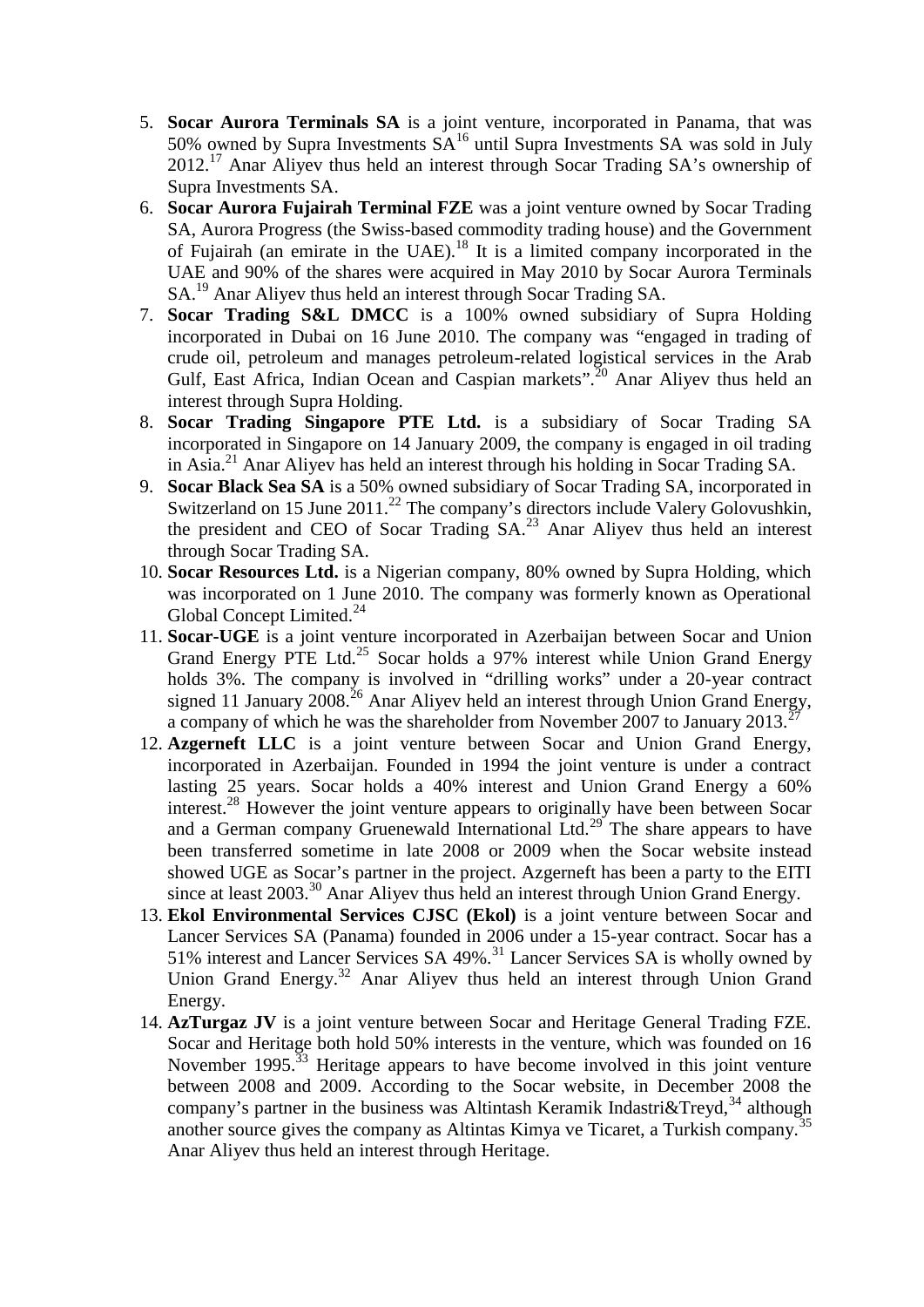- 15. **Caspian Drilling Company** is a joint venture signed on 16 October 1996, currently between Socar and Heritage General Trading FZE. Socar's interest is 92.44% and Heritage's is 7.56%. The joint venture concerns drilling of offshore oil and gas wells. One page of Socar's website suggests this is under a 10-year contract with a five-year extension, though another page as of May 2013 gives its duration as unlimited.<sup>36</sup> Anar Aliyev thus held an interest through Heritage. The joint venture appears to have been originally between Socar with a 55% interest and Santa Fe, an American company, with a 45% interest. Santa Fe sold its shares on 30 June 2009, according to the company website.<sup>37</sup>
- 16. **Socar Energy Georgia LLC** is a joint venture signed on 13 March 2006. The Socar website currently lists its shareholding as Socar with 51%, Petro-Trans FZCO (UAE) with 32%, and Heritage UGE Coöperatief UA – a Dutch subsidiary of Heritage General Trading – with  $16\%$ .<sup>38</sup> However, Socar Georgia's company records show a different shareholding structure, with Heritage General Trading holding 24.5% not Heritage UGE Coöperatief. This is confirmed by a resolution issued by Heritage General Trading that states that Heritage is purchasing a 24.5% interest share in the existing charter capital of Socar Energy Georgia LLC from Petro-Trans FZCO. Anar Aliyev thus held an interest in Socar Energy Georgia LLC through Heritage General Trading.<sup>39</sup> Socar Energy Georgia in turn owns Socar Georgia Petroleum Ltd, Socar Georgia Gas Ltd, Socar Georgia Security Ltd,<sup>40</sup> Kulevi Oil Terminal and International Railway Expedition.<sup>41</sup>
- 17. **Socar Georgia Petroleum** is a wholly-owned subsidiary of Socar Energy Georgia.<sup>42</sup> It imports and sells petrol though its 99 retail petrol stations and employs 1,500 people.<sup>43</sup> Anar Aliyev thus held an interest through Heritage's shareholding in Socar Energy Georgia LLC.
- 18. **Socar Georgia Gas** is a subsidiary of Socar Energy Georgia. It won a major tender to sell natural gas to retail consumers after Georgia privatised gas distribution.<sup>44</sup> Anar Aliyev thus held an interest through Heritage's shareholding in Socar Energy Georgia LLC.
- 19. **Socar Georgia Security** is a subsidiary of Socar Energy Georgia. It provides security at Socar's Georgian petrol stations and oil terminals; it has 628 employees.<sup>45</sup> Anar Aliyev thus held an interest through Heritage's shareholding in Socar Energy Georgia LLC.
- 20. **Kulevi Oil Terminal** is a Georgian company founded by Socar Energy Georgia LLC.<sup>46</sup> Anar Aliyev thus held an interest through Heritage's shareholding in Socar Energy Georgia LLC. Socar's website states: "The Kulevi oil terminal and port is located in the Khobi District of the Republic of Georgia on the Black Sea coast. The acquisition of the terminal in 2006 and completion of its construction in 2008 is Socar's most important investment in Georgia. The Kulevi oil terminal and port is designed to receive oil and petroleum products and store and load them into tankers."<sup>47</sup>
- 21. **International Railway Expedition** is a Georgian company founded by Socar Energy Georgia  $LLC^{48}$  that acts as a freight forwarder.<sup>49</sup> Anar Aliyev thus held an interest through Heritage's shareholding in Socar Energy Georgia LLC.
- 22. **AzLab** is a joint venture, founded on 12 July 1999 and is currently listed as between Socar (49.90%) and Gulf Drilling Supply FZE (50.10%), which is a 100% subsidiary of RSR Holding according to the most recent company accounts.<sup>50</sup> The Socar website lists the contract length as unlimited.<sup>51</sup> Anar Aliyev was listed as the legal owner of RSR Holding in corporate records from Singapore, until August  $2013$ <sup>52</sup> The participants in the deal also appear to have changed to its current configuration at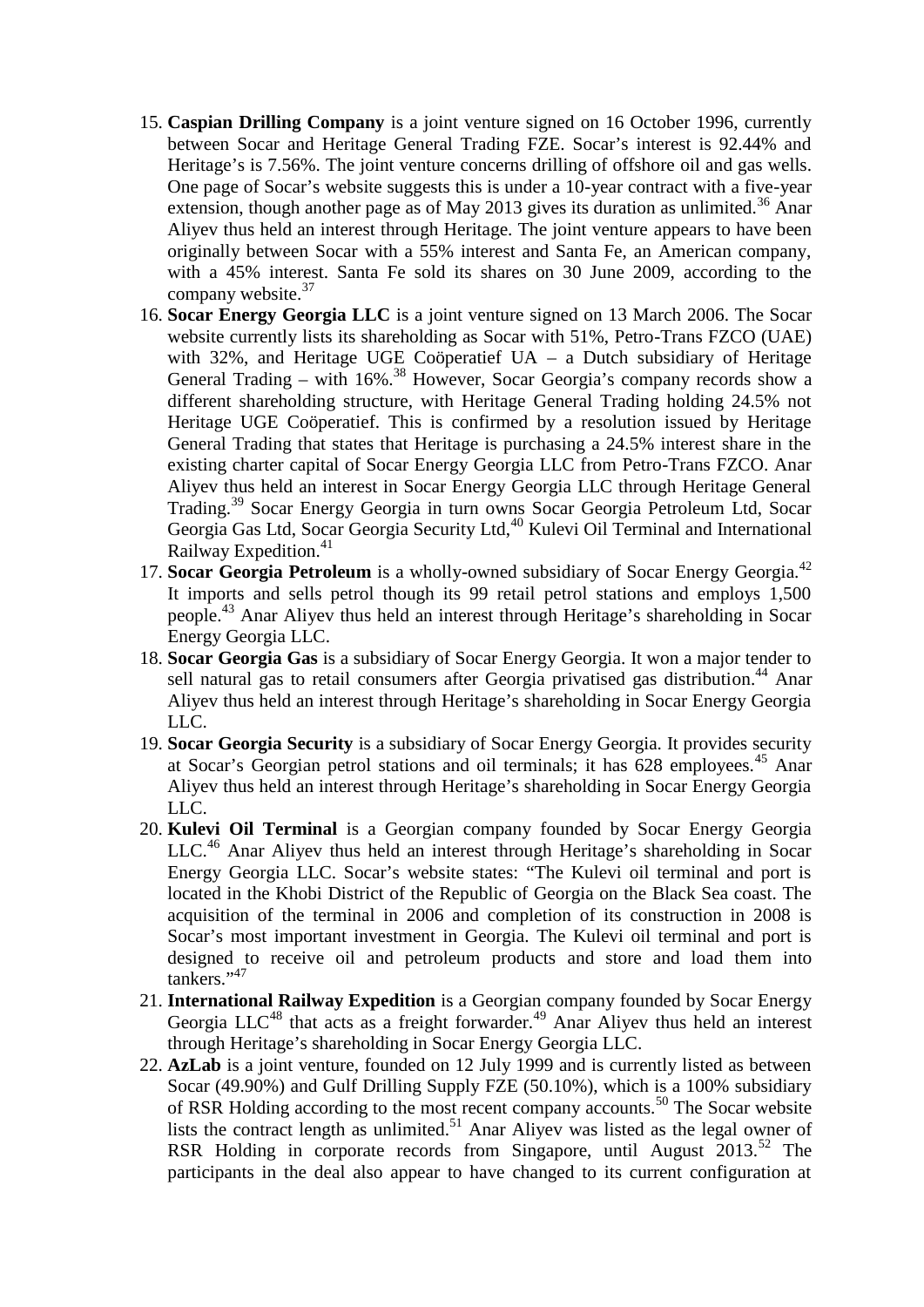some time between December 2008 and December 2009, the previous shareholders were listed on the Socar website as Azneft JV (49.90%), Shlumberce Oyfild Holding  $(25.05\%)$ , Turkish Petrolium [sic]  $(25.05\%)$ .<sup>53</sup>

- 23. **Socar Gulf GJSC** is a joint venture between Socar (51%) and Gulf Geophysic FZE (49%), created in 2011. The venture's purpose is "exploration, development and production of hydrocarbons in 'Contract Area' [...] Garachuxur".<sup>54</sup> Gulf Geophysic FZE is a 100% subsidiary of Union Grand Energy and lists its principal activity as "consultancy services for mines, mining and geological engineering".<sup>55</sup> Anar Aliyev thus held an interest through his sole ownership of Union Grand Energy from September 2007 to January 2013.
- 24. **Socar Gas Supply Ltd** is a joint venture created in Georgia on 14 November 2008.<sup>56</sup> Socar holds a 50% share, Technos Development nc holds 33.3% and Heritage General Trading FZE holds 16.7%.<sup>57</sup> Anar Aliyev thus held an interest through Heritage.
- 25. **Socar Georgia Investments** is a company registered in Georgia on 12 January 2012. The shareholding of the company is Socar (51%), Tri Holding Ltd (British Virgin Islands) (24.5%), Heritage General Trading FZE (UAE)  $(24.5\%)$ .<sup>58</sup> The firm is building and operating a plant that will produce ammonia and carbide in the Kulevi district. US\$700 million in investment costs are planned, and the plant will operate in an industrial free-zone administered by the company.<sup>59</sup>
- 26. **Socar Petroleum CSJC** is a joint venture registered in Azerbaijan,<sup>60</sup> between Socar and A.P. International LLC (USA) founded in 2008 under a 30-year contract. Socar holds a 51% share, A.P. International (USA) a 49% share.<sup>61</sup> A.P. International was listed in 2010 as a 100% subsidiary of Union Grand Energy when this company was legally owned by Anar Aliyev. Union Grand Energy divested of its shareholding in A.P. International in 2011.<sup>62</sup>
- 27. **Neftchala Football Club** is owned by Socar Petroleum CSJC, the company name being 'Neftchala Football Club' Limited Liability Company, incorporated on 29 July 2011 in Azerbaijan.<sup>63</sup> Anar Aliyev held an interest through Socar Petroleum CSJC.
- 28. **Neftchi Apartment Building** is reported as being a cooperative registered 14 April 2009. Its founding shareholders were Socar, Socar-KPS, Azgerneft, Socar UGE and Socar Petroleum.<sup>64</sup> Anar Aliyev thus held an interest through his involvement in Azgerneft, Socar UGE and Socar Petroleum.
- 29. **Becrux Investment & Finance BV** is a Dutch company, incorporated on 2 December 2010, 48.89% owned by Heritage-UGE Coöperatief UA according to its most recent company accounts,<sup>65</sup> a Dutch subsidiary of Union Grand Energy.<sup>66</sup> Anar Aliyev thus held an interest through his ownership of Union Grand Energy. In its annual filings Becrux describes its ultimate parent company as Socar.<sup>67</sup>
- 30. **Agena Petroleum Holding BV** is a Dutch company, incorporated on 23 February 2011, 27% owned by Heritage-UGE Cooperatief  $UA<sub>1</sub><sup>68</sup>$  a subsidiary of Union Grand Energy according to its most recent company accounts.<sup>69</sup> Anar Aliyev thus held an interest in Agena through his ownership of Union Grand Energy. In its annual filings Agena Petroleum describes its ultimate parent company as Socar.<sup>70</sup>
- 31. **Socar Gas BV** is a Dutch company 27.4% owned by Heritage-UGE Coöperatief UA according to its most recent company accounts.<sup>71</sup> Anar Aliyev thus held an interest through his ownership of Union Grand Energy, which owns Heritage-UGE Coöperatief UA. Socar Gas BV does not disclose its owners in its annual accounts and therefore it has not been possible to determine its remaining ownership. However, given the name of the company it is reasonable to assume that Socar is involved in some capacity.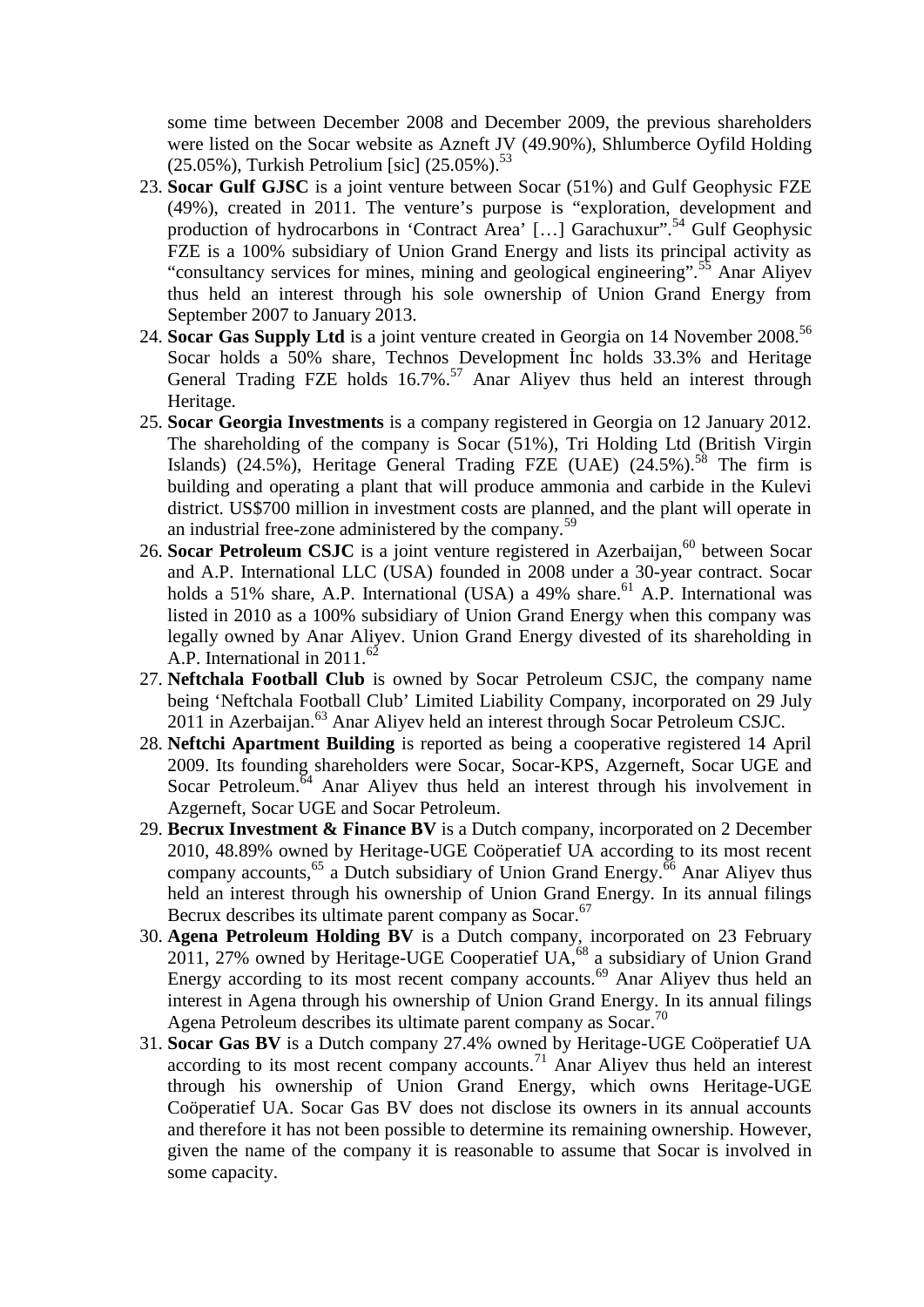- 32. **Socar Petroleum SA** is a Romanian Socar subsidiary, 90% owned by Becrux Investments & Finance BV,<sup>72</sup> a 48.89% subsidiary of Heritage-UGE Coöperatief UA, according to its most recent company accounts.<sup> $\frac{73}{2}$ </sup> Anar Aliyev thus held an interest through his ownership of Union Grand Energy, which owns Heritage-UGE Coöperatief UA. Socar refers to the company as "its subsidiary Socar Petroleum SA," through which it "owned 14 retail stations located in Romania".<sup>74</sup> Becrux Investments and Finance financial report of 2011 states that its ultimate parent company is Socar.<sup>75</sup>
- 33. **Socar Energy SRL** is another Romanian company that Becrux Investments & Finance BV has a 90% stake in according to its most recent company accounts.<sup>76</sup> The other 10% stake is held by Socar Romania CEO Hamza Karimov.<sup>77</sup> Anar Aliyev thus held an interest in Socar Energy SRL via Heritage-UGE Coöperatief UA, which owns Becrux.
- 34. **Socar HC Heavy Crane** is an alliance between Socar (52%) and Heavy Crane FZE (48%) signed on 15 February 2009 as part of a five-year contract.<sup>78</sup> Heavy Crane FZE, a UAE company, is a 100% subsidiary of Union Grand Energy, which was legally owned by Anar Aliyev when the agreement was signed.<sup>79</sup>
- 35. **Chemstar Energy FZE** is listed on Socar's website as being involved in economic and technical cooperation working with AzeriKimya, Socar's chemical production arm.<sup>80</sup> Chemstar was 100% owned by Union Grand Energy, as of 31 December 2011.<sup>81</sup> Anar Aliyev thus held an interest through his ownership of Union Grand Energy.
- 36. **Marine Trading FZE** is listed on Socar's website as part of economic and technical cooperation working with AzeriKimya, Socar's chemical production arm.<sup>82</sup> As of December 2011, it was 100% owned by Union Grand Energy.<sup>83</sup> Anar Aliyev thus held an interest through his ownership of Union Grand Energy.
- 37. **Core Energy FZE** is listed on Socar's website as part of economic and technical cooperation working with AzeriKimya, Socar's chemical production arm.<sup>84</sup> As of December 2011, it was 100% owned by Union Grand Energy.<sup>85</sup> Anar Aliyev thus held an interest through his ownership of Union Grand Energy.
- 38. **UGE-Lancer Pte Ltd / Balakhani, Sabunchu, and Ramana oil fields PSA**. On 6 May 2011 the Azerbaijan parliament adopted a product sharing agreement (PSA) between Socar and UGE-Lancer regarding the development of the Balakhani, Sabunchu, and Ramana oil fields oil fields in Azerbaijan that contain possible recoverable oil reserves of around 7.3 million tons of oil.<sup>86</sup> There is some confusion regarding the company's name: see p26 of the main report. UGE-Lancer was incorporated in Singapore on 28 November 2008. The company was formerly called UGE-BSR PTE LTD at incorporation but changed its name on 11 December 2008. The company was wholly owned by Union Grand Energy, as of 10 May  $2011$ <sup>87</sup> However in January 2013 the sole shareholder was listed as UGE-Asia, another subsidiary of Union Grand Energy, this still left Union Grand Energy as the ultimate owner.<sup>88</sup> UGE-Lancer is a 100% subsidiary of Union Grand Energy, which was legally owned by Anar Aliyev at the time the PSA was signed.
- 39. **Bahar Energy Limited / Bahar Gum Deniz PSA.** Bahar Gum Deniz is an offshore oil block, subject of a production sharing agreement signed in 2009 between Socar (20%) and Bahar Energy Limited  $(80\%)$ .<sup>89</sup> Until January 2012, a company called Rafi Oil FZE was a 33.33% shareholder in Bahar Energy Limited when it sold its stake for a reported US\$150 million.<sup>90</sup> Rafi Oil FZE is a 100% owned subsidiary of Union Grand Energy.<sup>91</sup> Anar Aliyev thus held an interest in Bahar Energy at the time the PSA was signed through his ownership of Union Grand Energy.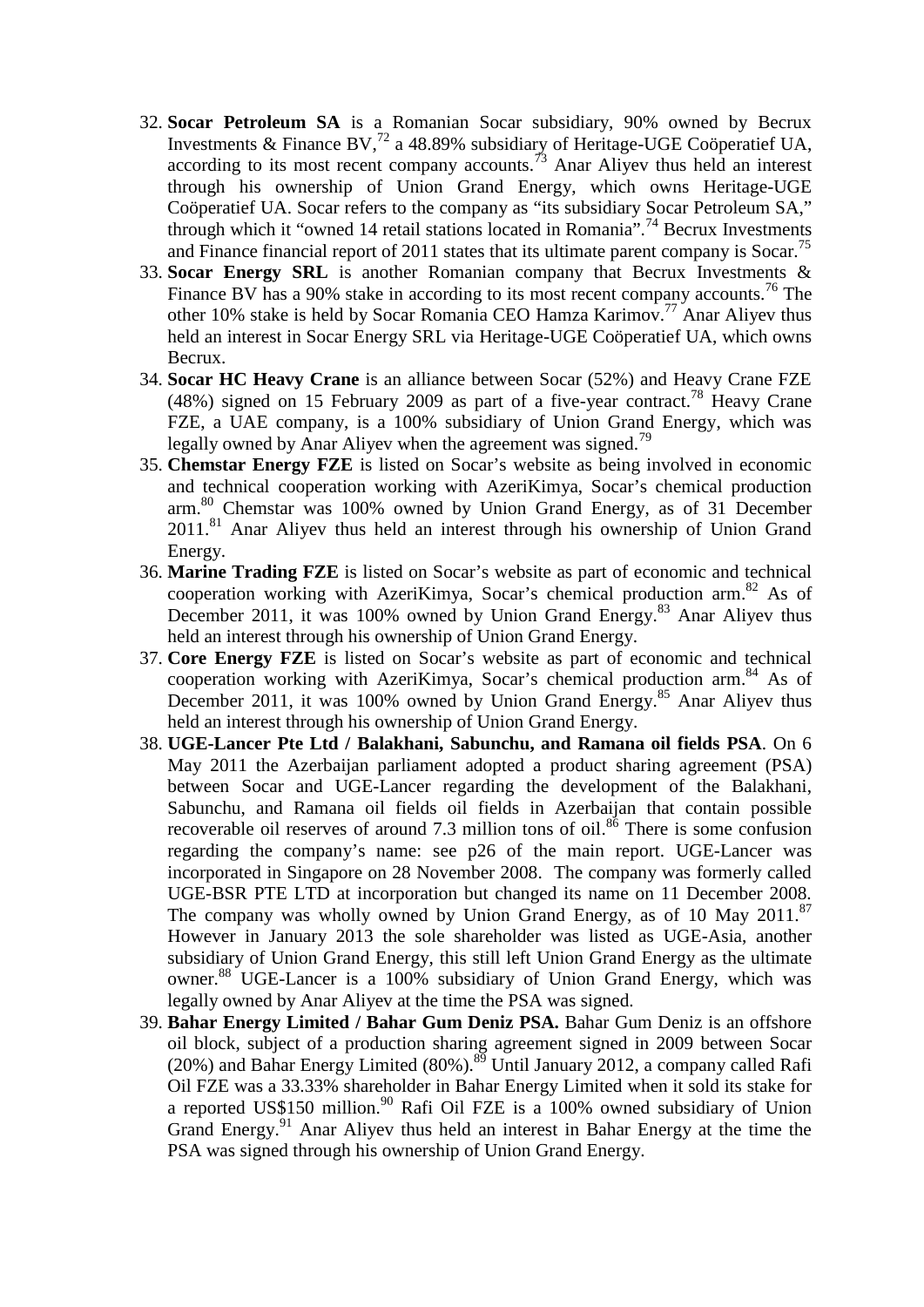- 40. **Rafi Oil FZE** / **Surakhany PSA.** Surakhany is an onshore oil block and subject of a Production Sharing Agreement, signed on 16 August 2005, between Socar, which holds 25% and Rafi Oil (UAE), which holds a  $75\%$  stake.<sup>92</sup> Rafi Oil FZE is a 100% owned subsidiary of Union Grand Energy as of the 2012 information in available company accounts.<sup>93</sup> Anar Aliyev thus held an interest in this PSA through his ownership of Union Grand Energy. Rafi Oil was renamed Novatis Oil FZE in 2012.<sup>94</sup>
- 41. **Socar-CMS.** Caspian Marine Services (UK) Ltd and Socar formed a joint venture on 1 January 2007, 50% held by Socar, and 50% held by Caspian Marine Services (UK) Ltd.<sup>95</sup> According to Socar annual reports, Socar-CMS was involved with providing a range of vessels that Socar used in its projects.<sup>96</sup> Caspian Marine filed dormant annual accounts every year from its incorporation until it was dissolved on 15 November  $2011.^{97}$  Anar Aliyev was the legal owner of 100% of Caspian Marine via Trans Marine United Corp, a subsidiary of Union Grand Energy which was the ultimate owner of Caspian Marine.
- 42. **Caspian Catering Service** was registered in Azerbaijan on 13 May 2008, and is 100% owned by Trans Marine United Corp according to the most recent available information.<sup>98</sup> The company is a partner of Caspian Marine Services and Socar, according to the Caspian Catering Service website.<sup>99</sup> Anar Aliyev was thus involved through Trans Marine United Corp, a subsidiary of Union Grand Energy, a company he legally owned at the time.
- 43. **Socar-CSCR MMC** was incorporated in March 2010.<sup>100</sup> Its company founders were Caspian Ship Construction and Repair and Socar.<sup>101</sup> Caspian Ship Construction and Repair is a subsidiary of Trans Marine United Corp,  $102$  which is in turn a subsidiary of Union Grand Energy,<sup>103</sup> a company legally owned by Anar Aliyev at the time.
- 44. **Gulf Drilling Supply FZE**, according to its website, was established on 30 April 2007 in the UAE.<sup>104</sup> The company has reportedly conducted drilling for "Surakhany" Oil (since November 2007), Shirvan Oil Operating Company (since October 2007), Binagadi Oil Operating Company (since September 2008), Karasu Operating Company (since April 2010), Gobustan Operating Company (since September 2010) in accordance with continuing contracts."<sup>105</sup> Gulf Drilling Supply is a 100% owned subsidiary of RSR Holding according to the most recent company accounts.<sup>106</sup> Anar Aliyev was thus involved through his ownership of RSR Holding.
- 45. **Socar Turkey Petrol Enerji Dagitim Sanayi ve Ticaret AS** is a Turkish subsidiary of Socar.<sup>107</sup> The company is 70% owned by Agena Petroleum Holding BV,<sup>108</sup> which in turn is 27% owned by Heritage-UGE Coöperatief  $UA$ .<sup>109</sup> Anar Aliyev thus held an interest through his ownership of Union Grand Energy, which owns Heritage-UGE Coöperatief UA.
- 46. **Caspian Marine Construction** is a company registered in the British Virgin Islands and is a wholly-owned subsidiary of Union Grand Energy. The company is also a 32% shareholder in AzerFels, a company Anar Aliyev is also a director of.<sup>110</sup> Its address is listed online as a PO Box in Dubai and gives "Anar Aliyev" as its contact person.<sup>111</sup> The firm was reportedly hired as a contractor in 2008 by Socar joint venture Socar-ASM.<sup>112</sup>
- 47. **Caspian Shipyard Company LLC** is a joint venture founded in 1997 between Socar, AzerFels Pte Ltd (Singapore) and Lukoil Trade Firm (Russia). The shareholding is Socar with 20%, Lukoil Trade Firm with 5% and AzerFels Pte Ltd – 75%. The Socar website gives the duration of the contract as 20 years.<sup>113</sup> Anar Aliyev is a director of AzerFels Pte and a 32% shareholder via his ownership of Caspian Marine Construction.<sup>114</sup>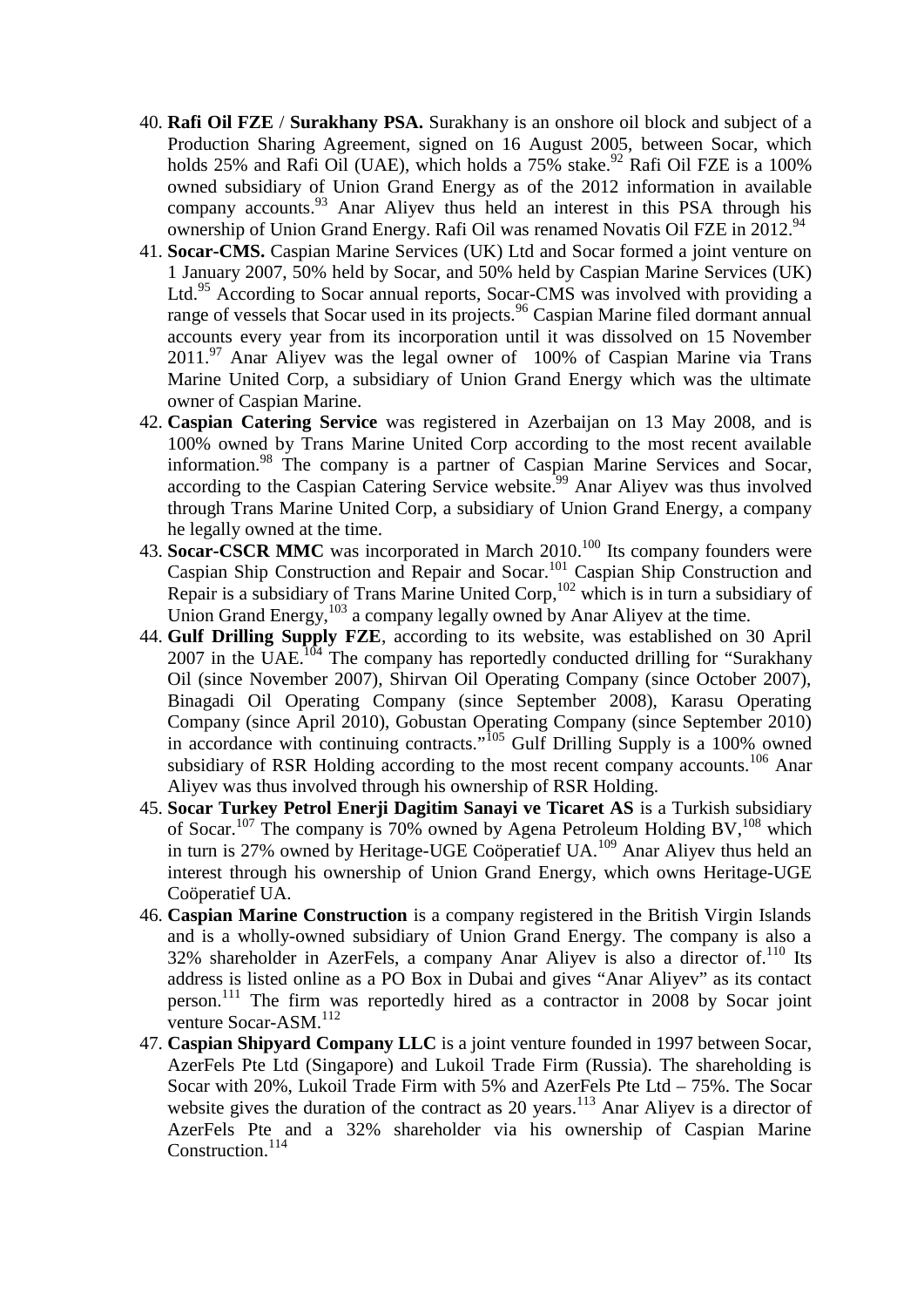- 48. **Socar-Rodan** was a joint venture signed on 14 March 2007 between Socar 30%, Rodan 50%, and Relz Faktor LLC 20%.<sup>115</sup> Relz Faktor LLC is a 100% subsidiary of RSR Holding according to the most recent company accounts,  $116$  which was legally owned by Anar Aliyev.<sup>117</sup> The joint venture is no longer (December 2013) listed on the Socar website.
- 49. **Socar Turkey Gaz Da itim Sanayi Ve Ticaret Anonim irketi** (which translates as Socar Gas Distribution Industry And Trade Co Turkey) was incorporated in Turkey on 21 September 2011. Anar Aliyev was a former director of the firm although it is unclear when he held this position.<sup>118</sup>
- 50. **Sumato Energy** is a group of four interlinked companies which appears to purchase Socar's oil and little else.<sup>119</sup> The companies are linked to Aliyev through common directors, staff, addresses and evidence of the company paying expensive hotel bills for Aliyev as explained in the main text (p24) though Anar Aliyev's exact link to the company is unclear. **Sumato Energy Group Limited** was incorporated in New Zealand on 13 December 2005.<sup>120</sup> The company was struck off the register on 26 July 2011.<sup>121</sup> Sumato Energy PTE Ltd was incorporated on 1 June 2009 in Singapore and is owned by Sumato Energy FZE who hold 100% of the shares.<sup>122</sup> **Sumato Energy FZE** was incorporated in the UAE.<sup>123</sup> **Sumato Energy Services SA** was incorporated in Switzerland on 9 April 2009. It went into liquidation in  $2013$ <sup> $124$ </sup> It was paid over US\$1 million for "agent services" by Sumato Energy PTE Ltd in 2010, according to the latter's accounts.<sup>125</sup>

https://www.shab.ch/DOWNLOADPART/N6659396/N2012.06825076.pdf

<sup>1</sup> Supra Holding Limited, Memorandum of Association, 11 December 2007.

<sup>2</sup> Supra Holding Limited, Extract of Extraordinary General Meeting, 29 September 2010.

<sup>3</sup> Socar Prospectus, "US\$1,000,000,000 4.75% Senior Unsecured Notes due 2023", 11 March 2013, p38.

<sup>4</sup> Supra Holding Limited, Certified Extract of Resolutions, 27 December 2012.

<sup>5</sup> Supra Holding Limited, "Report and Group Financial Statements, 31 December 2008", 8 February 2010, p11.

<sup>&</sup>lt;sup>6</sup> Socar Trading Holding Limited (formerly Supra Holding Limited, "Annual Report and Group Financial Statements, 31 December 2012", 17 July 2013, p13; Supra Holding Limited, "Annual Report and Group Financial Statements, 31 December 2011", 19 June 2012, p13; Supra Holding Limited, "Annual Report and Group Financial Statements, 31 December 2010", 24 June 2011, p13.

<sup>7</sup> Notice by local company of transfer of shares/ list of shareholders, Union Grand Energy PTE Ltd, 13 November 2007 [Accessed 18.01.2013]; "Notice by local company of transfer of shares, Union Grand Energy PTE Ltd" ACRA database of Singaporean companies, 24 January 2013, [Accessed 24.01.2013.] <sup>8</sup> Swiss company register, "SOCAR Trading SA", [Accessed 19.05.2013]; Supra Holding Limited, "Annual Report and Group Financial Statements, 31 December 2010", 24 June 2011, p13.

<sup>9</sup> Socar Trading Holding Limited (formerly Supra Holding Limited, "Annual Report and Group Financial Statements, 31 December 2012", 17 July 2013, p13; Supra Holding Limited, "Annual Report and Group Financial Statements, 31 December 2011", 19 June 2012, p13; Supra Holding Limited, "Annual Report and Group Financial Statements, 31 December 2010", 24 June 2011, p13; Supra Holding Limited, "Annual Report and Group Financial Statements, 31 December 2009", 27 May 2010, p11; Supra Holding Limited, "Annual Report and Group Financial Statements, 31 December 2008", 8 February 2010, p11.

<sup>10</sup> Swiss company register, "SOCAR Trading SA", [Accessed 30.08.2013]; Swiss company register, "SOCAR Trading SA", 30 June 2011, https://www.shab.ch/DOWNLOADPART/N6059058/N2011.06230366.pdf; Swiss company register, "SOCAR Trading SA", 23 April 2012,

<sup>11</sup> Supra Holding Limited, "Annual Report and Group Financial Statements, 31 December 2011", 19 June 2012, p13; Socar Trading Holding Limited, "Annual Report and Group Financial Statements, 31 December 2012", 17 July 2013, p13.

<sup>12</sup> Swiss company register, "Supra Investments SA", [Accessed 07.05.2013.]

<sup>13</sup> Supra Holding Limited, "Annual Report and Group Financial Statements, 31 December 2011", 19 June 2012, p13; Socar Trading Holding Limited, "Annual Report and Group Financial Statements, 31 December 2012", p33.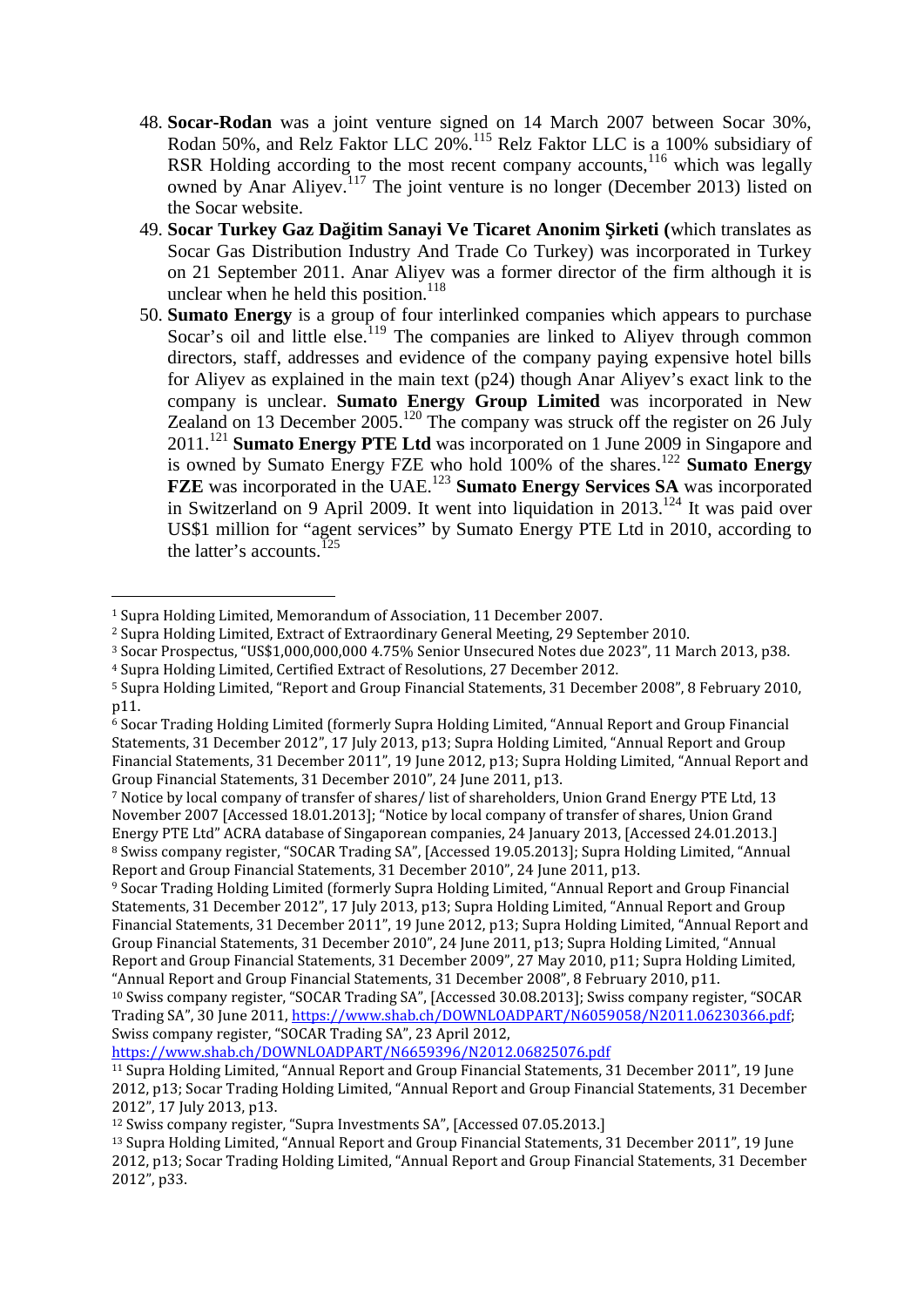<sup>14</sup> Swiss company register journal, "SUPRA Investments", 31 August 2011.

https://www.shab.ch/DOWNLOADPART/N6151786/N2011.06321648.pdf [Accessed 30.08.2013]; Swiss company register journal, "SUPRA Investments", 28 August 2012.

https://www.shab.ch/DOWNLOADPART/N6659396/N2012.06825080.pdf [Accessed 08.05.2013]

<sup>15</sup> Supra Holding, "2011 Annual Report and Group Financial Statements, 31 December ", 19 June 2012, p4; Malta Company Register, "Involved Parties: Socar Investment and Finance", 2 September 2013

<sup>16</sup> Supra Holding, "Annual Report and Group Financial Statements, 31 December 2011", 19 June 2012, p13.

<sup>17</sup> Supra Holding, "Annual Report and Group Financial Statements, 31 December 2011", 19 June 2012, p4, 13.

<sup>18</sup> Socar Prospectus, "U.S.\$1,000,000,000 4.75% Senior Unsecured Notes due 2023", 11 March 2013, p101. <sup>19</sup> Supra Holding, "Annual Report and Group Financial Statements, 31 December 2011", 19 June 2012, p13.

<sup>20</sup> Supra Holding, "Annual Accounts and Group Financial Statements, 31 December 2011", 19 June 2012, p13.

<sup>21</sup> Supra Holding Limited, "Annual Report and Group Financial Statements, 31 December 2010", 24 June 2011, p13; Socar Trading Holding Limited, "2012 Annual Accounts", p13

<sup>22</sup> Supra Holding, "Annual Accounts and Group Financial Statements, 31 December 2011", 19 June 2012, p13.

<sup>23</sup> Swiss Company Register, "Socar Black Sea SA", 29 July 2013.

http://ge.ch/hrcintapp/externalCompanyReport.action?companyOfrcId13=CH-660-1793011-

6&ofrcLanguage=4 ; Socar Trading website, "Management", 31 December 2012,

http://www.socartrading.ch/en/management-107.html. [Accessed 14.10.2013.]

<sup>24</sup> Socar Trading Holding Limited, "2012 Annual Accounts", p13; Socar Resource Website, "About", http://michaelitela.com/www.socar-ng.com/Monday28th/about23.html [Accessed 15.11.2013]

<sup>25</sup> Socar, "International Financial Reporting Standards. Consolidated Financial Statements, 31 December 2012", pp43-4. Socar Joint Ventures, "Socar-UGE", http://new.socar.az/socar/en/company/joint ventures/socar-uge-llc [Accessed 20.01.2013.]

<sup>26</sup> Socar Joint Ventures, "Socar-UGE", http://new.socar.az/socar/en/company/joint-ventures/socar-ugellc [Accessed 20.01.2013.]

<sup>27</sup> Notice by local company of transfer of shares/ list of shareholders, Union Grand Energy PTE LTD, 13 November 2007. [Accessed 18.01.2013]; "Notice by local company of transfer of shares, Union Grand Energy PTE Ltd" ACRA database of Singaporean companies, 24 January 2013, [Accessed 24.01.2013.] <sup>28</sup> Socar, "Consolidated Financial Statements 2012", pp.43-44; Socar website, AzGerNeft JV,

http://new.socar.az/socar/en/company/joint-ventures/azgerneft-llc , [Accessed 02.05.2013.] <sup>29</sup> Socar website, AzGerNeft MM, http://www.socar.az/20-combestablishments-view-en.html 8

December 2008 [Accessed 30.08.2013]; Socar website, AzGerNeft MM, http://www.socar.az/20 combestablishments-view-en.html 25 December 2009; Puma Energy Prospectus, 30 January 2002, http://google.brand.edgar-

online.com/EFX\_dll/EDGARpro.dll?FetchFilingHTML1?ID=1737385&SessionID=ADoWHCg1k6TEkA7 p14. [Accessed 14.10.2013]

<sup>30</sup> The Committee on Extractive Industry Transparency Initiative for the Republic of Azerbaijan, "Independent Accountants' Report for the year ended 31 December 2003",

http://www.oilfund.az/pub/uploads/MLoxxKT4.pdf. [Accessed 14.10.2013]

<sup>31</sup> Socar website, "Ekol Engineering Services CJSC", http://new.socar.az/socar/en/company/joint ventures/ekol-engineering-services-cjsc [Accessed 30.08.2013.]

<sup>32</sup> Union Grand Energy Pte Ltd., "Annual Report 2011", p27.

<sup>33</sup> Socar website, "AzTurgaz MM", 8 December 2008; Socar website, "AzTurgaz JV", ,

http://new.socar.az/socar/en/company/joint-ventures/azturgaz-jv. [Accessed 28.05.2012] <sup>34</sup> Socar website, "AzTurgaz MM", 8 December 2008; Socar website, "AzTurgaz MM", 25 December 2009, Socar website, "AzTurgaz JV", http://new.socar.az/socar/en/company/joint-ventures/azturgaz-jv [Accessed 28.05.2012.]

<sup>35</sup> Caspian Energy website, ""AZTURGAZ" EXTENDS HER TRANSPORT FACILITIES", http://caspenergy.co az.net/16/azturgaz\_e.html.[Accessed 22.05.2013]

<sup>36</sup> Socar website, "Caspian Drilling Company JV", [Accessed 20.05.2011]; Socar website, "Caspian Drilling Company JV", http://new.socar.az/socar/en/company/joint-ventures/caspian-drilling-company-jv [Accessed 02.052013.]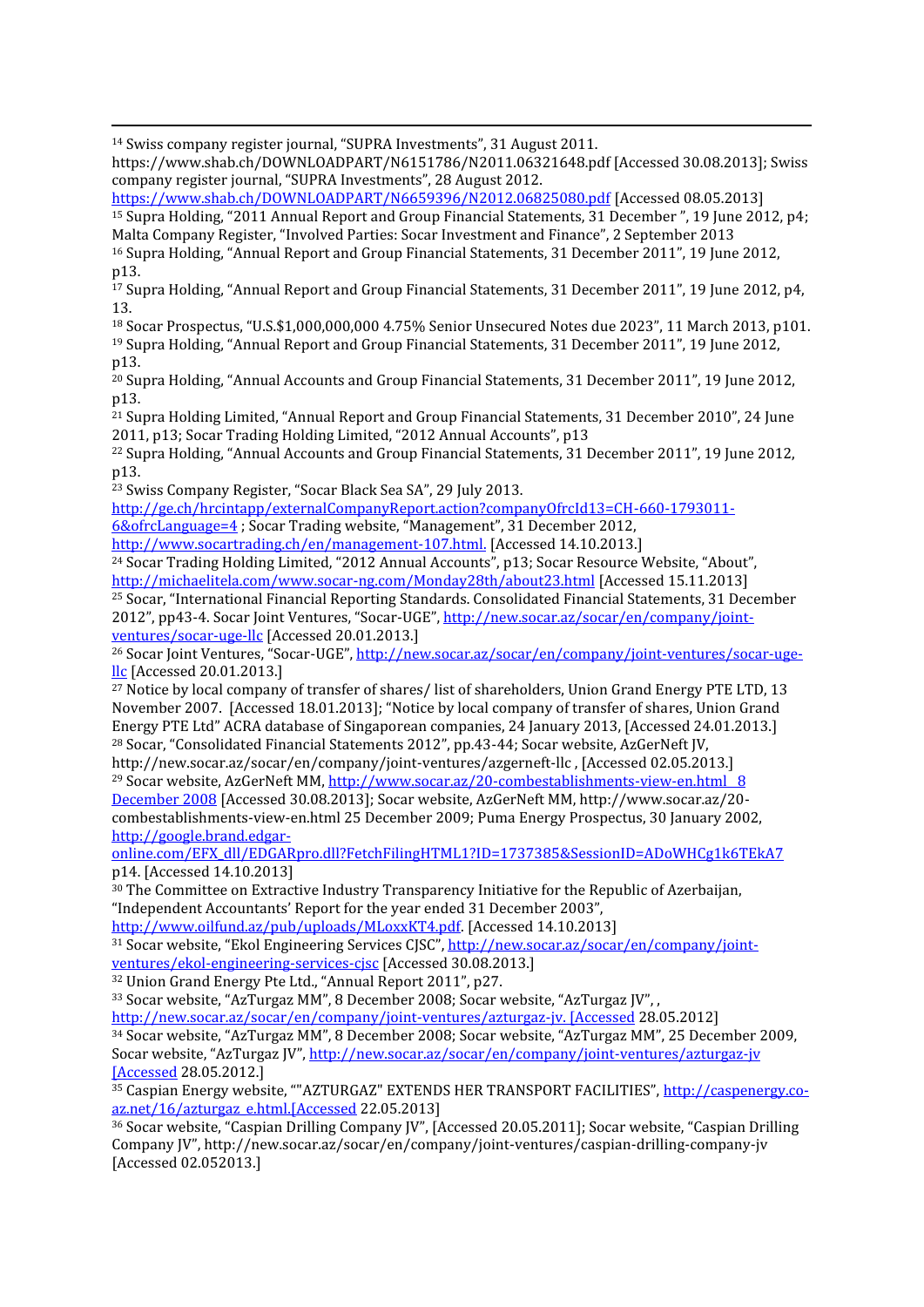<sup>37</sup> Caspian Drilling Company website, "Our Company",

http://www.caspiandrilling.com/browse.php?sec\_id=10. [Accessed 02.05.2013.]

<sup>38</sup> Socar website, "SOCAR Energy Georgia LLC" http://new.socar.az/socar/en/company/joint ventures/socar-energy-georgia-llc [Accessed 02.05.2013]; Socar website, "SOCAR Energy Georgia LLC", 20 May 2011.

<sup>39</sup> Georgia Register of Legal Entities, "Socar Energy Georgia: Charter", 11 July 2013; Heritage General Trading FZE, "Resolution", 20 September 2011.

<sup>40</sup> Socar Energy Georgia website "Subsidiaries", [Accessed 21.01.2013,]

http://www.socar.ge/page.php?lang=eng&page=01.

<sup>41</sup> Socar Energy Georgia, "Minutes of Meeting of the Partners #2", 12 December 2006.

<sup>42</sup> Socar Prospectus, "U.S.\$1,000,000,000 4.75% Senior Unsecured Notes due 2023", 11 March 2013, p107.

<sup>43</sup> Socar Energy Georgia website "Subsidiaries", 21 January 2013,

http://www.socar.ge/page.php?lang=eng&page=01.

<sup>44</sup> Socar Energy Georgia website "Subsidiaries", 21 January 2013,

http://www.socar.ge/page.php?lang=eng&page=01.

<sup>45</sup> Socar Energy Georgia website "Subsidiaries", 21 January 2013,

http://www.socar.ge/page.php?lang=eng&page=01.

<sup>46</sup> Socar Energy Georgia, "Minutes of Meeting of the Partners #2", 12 December 2006

<sup>47</sup> Socar website, "Transportation", [Accessed 30.08.2013.]

http://new.socar.az/socar/en/activities/transportation/kulevi-terminal

<sup>48</sup> Socar Energy Georgia, "Minutes of Meeting of the Partners #2", 12 December 2006

<sup>49</sup> Alibaba.com, "International Railway Expedition", http://oto111.fm.alibaba.com/company\_profile.html. [Accessed 30.08.2013.]

<sup>50</sup> RSR Holding PTE LTD, "Annual Report 2011", 8 March 2013, p22.

<sup>51</sup> Socar website, "Azlab LLC", [Accessed 28.05.2012] http://new.socar.az/socar/en/company/joint ventures/azlab-llc

<sup>52</sup> ACRA database of Singaporean companies, "Notice by local company of transfer of shares/ list of shareholders, RSR Holding PTE", 13 November 2007, Accessed 19 September 2013; "Notice by local company of transfer of shares, RSR Holding PTE Ltd" ACRA database of Singaporean companies, 5 August 2013, [Accessed 05.08.2013.]

<sup>53</sup> Socar website, "Azlab QTSC", 8 December 2008,

http://web.archive.org/web/20091225231821/http://socar.az/25-combestablishments-view-en.html; Socar website, "Azlab MMC", 25 December 2009, [Accessed 30.07.2013]

http://web.archive.org/web/20091225231821/http://socar.az/25-combestablishments-view-en.html [Accessed 28.05.2012.]

<sup>54</sup> Socar website, "SOCAR Gulf CSJC", [Accessed 17.06.2013,]

http://new.socar.az/socar/en/company/joint-ventures/socar-gulf-cjsc

<sup>55</sup> Union Grand Energy PTE Ltd, "Annual Report 2011", 28 June 2013, p26.

<sup>56</sup> Socar, "Order #197 of the President of the State Oil Company of the Azerbaijan Republic", 16 December 2008, https://enreg.reestri.gov.ge/main.php?c=app&m=view\_doc&doc\_id=126327, p29.

57 Socar website, "SOCAR Gas Supply Ltd", 20 May 2011, http://new.socar.az/socar/en/company/jointventures.

<sup>58</sup> Georgian Registry of Legal Entities, "SOCAR Georgia Investments", [Accessed 20.06.2012.]

<sup>59</sup> Ministry of Energy Georgia, "The largest investor in the energy sector of Georgia in Kulevi starts

construction of new plant", 18 September 2012, http://www.minenergy.gov.ge/en/News/2012/2462; Ministry of Justice Georgia, "Government Decree № 3 76", 12 September 2012, [Accessed 23.07.2013] https://matsne.gov.ge/index.php?option=com\_ldmssearch&view=docView&id=1741604.

<sup>60</sup> Socar, "International Financial Reporting Standards. Consolidated Financial Statements, 31 December 2012", p.45.

<sup>61</sup> Socar website, "SOCAR Petroleum CSJC", http://new.socar.az/socar/en/company/joint ventures/socar-petroleum-csjc [Accessed 28.05.2013.]

<sup>62</sup> Union Grand Energy PTE Ltd, "Annual Report 2011", [Accessed 28.06.2013], p26.

<sup>63</sup> Information on the state register of commercial organizations, 29 July 2011.

<sup>64</sup> ABC.az, "SOCAR sets up a building company", 19 May 2009. http://abc.az/eng/news/35004.html [Accessed 02.05.2013.]

<sup>65</sup> Heritage-UGE Coöperative UA, "Annual Accounts for the year 2011", 29 January 2013, p5.

<sup>66</sup> Union Grand Energy PTE Ltd, "Annual Report 2011", 28 June 2013, p26.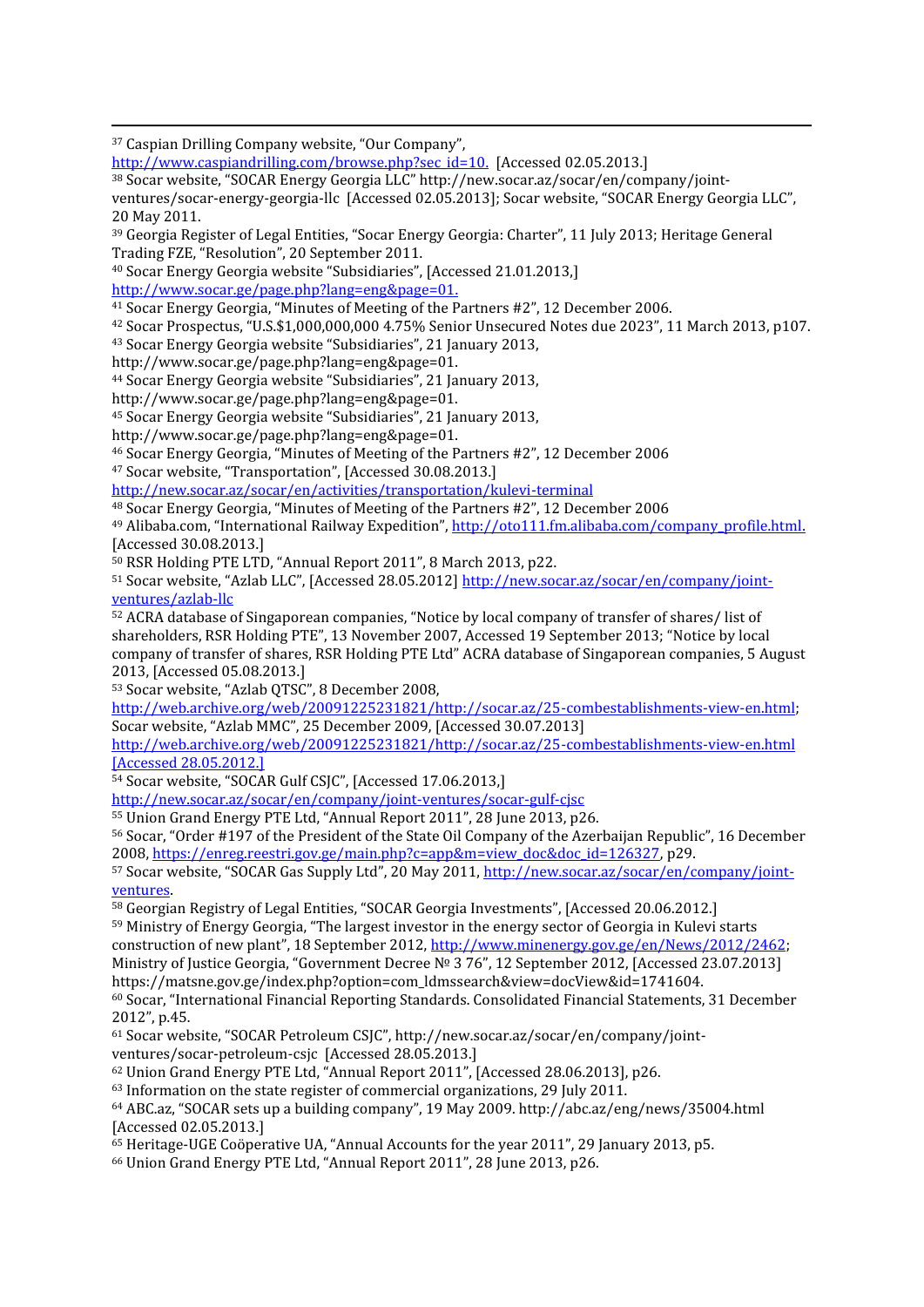<sup>67</sup> Becrux Investments and Finance BV, "Financial Information for the period ended 31 December 2011", 3 December 2012, p4.

<sup>68</sup> Heritage-UGE Coöperative UA, "Annual Accounts for the year 2011", 29 January 2013, p5.

<sup>69</sup> Union Grand Energy PTE Ltd, "Annual Report 2011", 28 June 2013, p26.

<sup>70</sup> Agena Petroleum Holding BV, "Financial Information for the period ended 31 December 2011, 3 December 2012, p4.

- <sup>71</sup> UGE-Heritage Coöperative UA, "Annual Accounts for the year 2011", 29 January 2013, p5.
- <sup>72</sup> Becrux Investments and Finance BV, "Financial Information 2011", p6.
- <sup>73</sup> Heritage-UGE Coöperative UA, "Annual Accounts for the year 2011", 29 January 2013, p5.
- <sup>74</sup> Socar Prospectus, "US\$1,000,000,000 4.75% Senior Unsecured Notes due 2023", 11 March 2013, p107.
- <sup>75</sup> Becrux Investments and Finance BV, "Financial Information for the year 2011", p4.

<sup>76</sup> Becrux Investments and Finance BV, "Financial Information 2011", p6.

<sup>77</sup> Romania National Trade Register, "Socar Energy – LLC: EXTRACT OF RESOLUTION NO. 121 580", 22 December 2010.

<sup>78</sup> Socar website, "SOCAR-HC-Heavy-Crane", 20 May 2011,

http://web.archive.org/web/20110520122441/http://socar.az/16-alliance-view-en.html; Socar website, "SOCAR-HC-Heavy-Crane", [Accessed 14.05.2012,]

http://new.socar.az/socar/en/company/alliances/socar-hc-heavy-crane.

 Union Grand Energy PTE Ltd, "Annual Report 2011", 28 June 2013, p26.[Accessed 14.05.2012.] Azərikimya website, "'Azerikimya' Production Union's economic and technical cooperation Azerbaijan and foreign companies and enterprises" 29 July 2013, http://azerikimya.ictsrc.org Union Grand Energy PTE Ltd, "Annual Report 2011", 28 June 2013, p26.

<sup>82</sup> Azərikimya website, "'Azerikimya' Production Union's economic and technical cooperation Azerbaijan and foreign companies and enterprises" 29 July 2013, http://azerikimya.ictsrc.org. <sup>83</sup> Union Grand Energy PTE Ltd, "Annual Report 2011", 28 June 2013, p27.

<sup>84</sup> Azərikimya website, "'Azerikimya' Production Union's economic and technical cooperation Azerbaijan and foreign companies and enterprises" 29 July 2013, http://azerikimya.ictsrc.org 85 Union Grand Energy PTE Ltd, "Annual Report 2011", 28 June 2013, p26.

<sup>86</sup> Socar "Annual Report 2009", p98; ABC.AZ, "UGE-Lanser ready to invest \$1 bn to Azerbaijani oilfields", 7 May 2011, http://abc.az/eng/news/53937.html.

<sup>87</sup> "UGE-Lancer PTE LTD. Business Profile", Singapore Company Records, 10 May 2011.

<sup>88</sup> "UGE-Lancer PTE. LTD. Filing of Annual Return", Singapore Company Records, 18 January 2013; "UGE- Asia PTE. LTD. Business Profile" Singapore Company Records, 14 January 2013.

<sup>89</sup> Socar website, "Bahar Gum Deniz", 15 May 2012, http://new.socar.az/socar/en/company/production sharing-agreements-offshore/bahar-gum-deniz; UPI, "SOCAR gets help at oil and gas fields", 23 December 2009, http://www.upi.com/Science\_News/Resource-Wars/2009/12/23/SOCAR-gets-help-at-oil-and gas-fields/UPI-94951261586400/ [Accessed 23.09.2013.]

<sup>90</sup> "Investment and Shareholders Agreement Relating to Bahar Energy Limited", 21 October 2009, http://ca.hotstocked.com/docs/show/greenfields\_petroleum\_corporation/other/invagr.pdf; Interfax, "Baglan Group ups stake in project for Bahar, Gum Deniz offshore block development", 10 May 2012, http://www.interfax.com/newsinf.asp?pg=9&id=330618.

<sup>91</sup> Union Grand Energy PTE. Ltd., "Annual Report 2011" [Accessed 28.06.2013], p27.

92 Socar website, "Surakhany", 14 May 2012, http://new.socar.az/socar/en/company/productionsharing-agreements-onshore/surakhany

<sup>93</sup> Union Grand Energy PTE. Ltd., "Annual Report 31 December 2011", [Accessed 28.06.2013], p27.

<sup>94</sup> Union Grand Energy PTE Ltd, "Annual Report 2012", 15 August 2013, p28.

<sup>95</sup> Socar website, "SOCAR-CMS", http://new.socar.az/socar/en/company/alliances/socar-cms Accessed 1 May 2013.

<sup>96</sup> Socar Annual Report 2011, p86; Socar Annual Report 2010, p105.

<sup>97</sup> Companies House, Caspian Marine Services (UK) Limited, Company filings history. [Accessed 20.01.2013.]

<sup>98</sup> Azerbaijan registry of Legal Entities, "Caspian Catering Services", 9 March 2010; Azerbaijan's company registry was made secret by law under legislation passed in June 2012, therefore it is not possible to replicate research carried out previously. Global Witness has documented company information from when the Azerbaijan company registry was public; Eurasia.Net, "Azerbaijan: Parliament Throws Veil of Secrecy over Business Sector", Shahin Abbasov, 13 June 2012, http://www.eurasianet.org/node/65534 <sup>99</sup> Caspian Catering Services website, http://www.caspcatering.com/index-1.html, [Accessed 02.05.2013.]